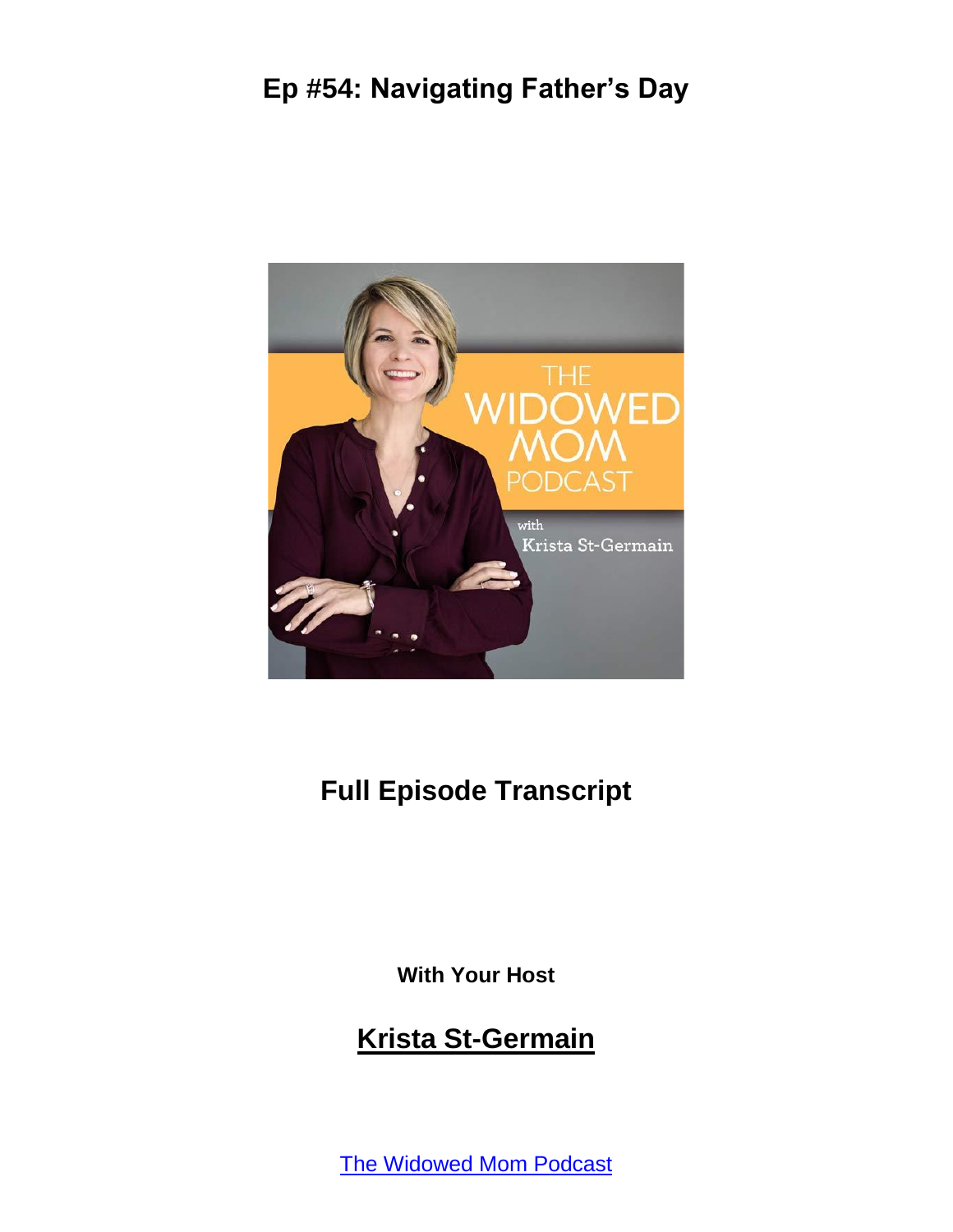Welcome to *The Widowed Mom Podcast*, episode 54, Navigating Father's Day.

Welcome to *The Widowed Mom Podcast,* the only podcast that offers a proven process to help you work through your grief to grow, evolve, and create a future you can actually look forward to. Here's your host, certified life coach, grief expert, widow, and mom, Krista St-Germain.

Hey there. welcome back to another episode of the podcast. How are you doing? Are you stressing about Father's Day? I think a lot of you are. Very common, very normal. In fact, I decided to post in my *Widowed Mom Podcast* Facebook community, just to kind of get a sense of what was on people's minds right now.

And that's what I want to address with this podcast today, is just talk to you about four things that I want you to consider, four things that, if you do them, will absolutely improve your experience of Father's Day.

So, before I do that though, I was browsing through my Mom Goes On coaching group, so that's my private small group of widowed moms that I coach. And I was looking through our online community and I was reading through the victories section. And that's where we're always posting victories and kind of training our brain to celebrate even the littlest of things because, what we focus on, we get more of.

So, we do a lot of celebrating what's going right. And I just wanted to share this with you because this victory made me so happy. Now, I'm not going to read the names because I want to protect the privacy of my client.

But she wrote, "This weekend was one of the best at home in a long time. My daughter and I had fun and truly enjoyed each other's company. We went shopping for clothes yesterday. Normally, this would have resulted in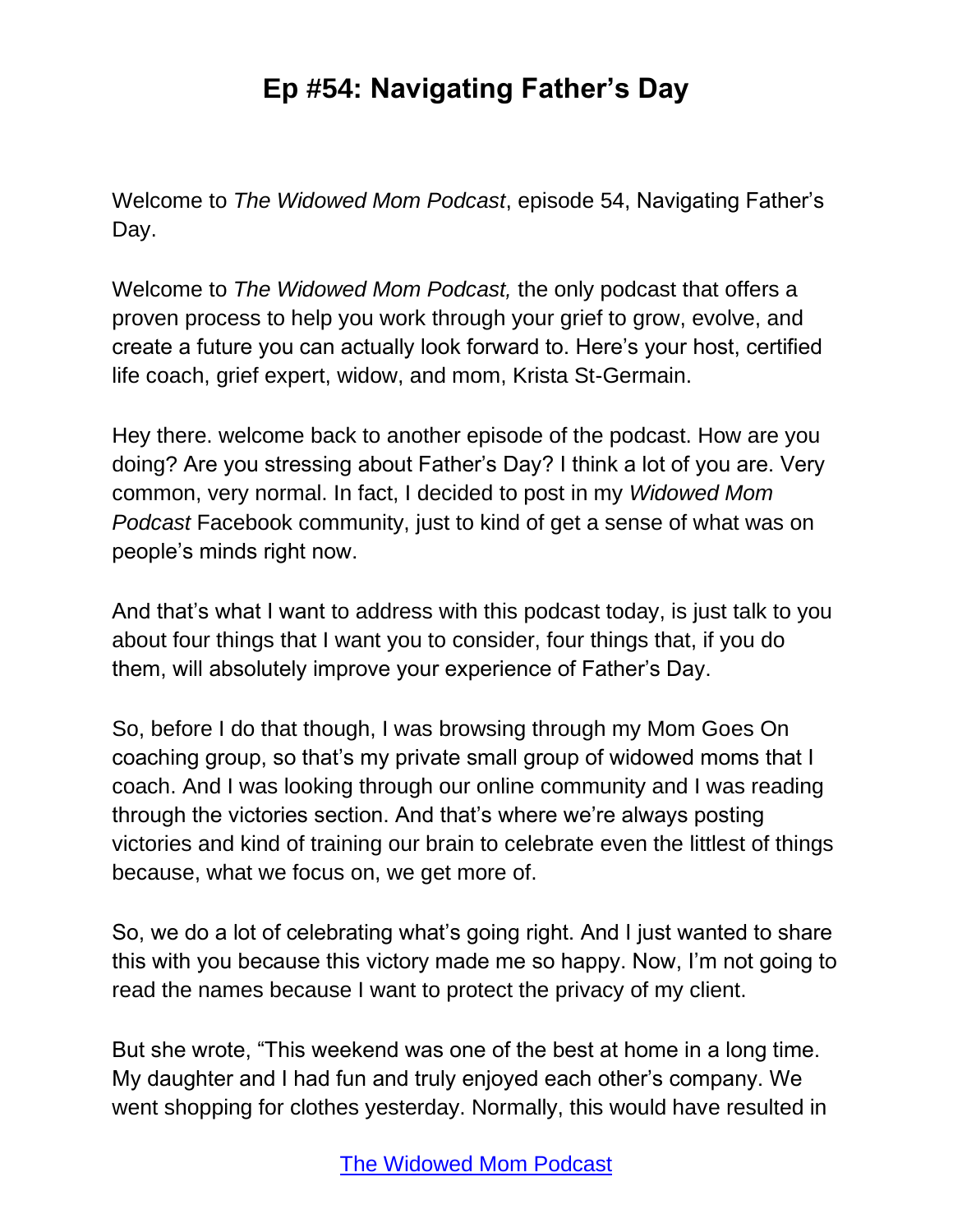screaming and a horrible weekend where we were at each other's throats constantly. Because I'm in better control of my emotions and she's also leaning some of this, we were able to listen to each other and compromise on what was appropriate; a difficult task for a leggy size-two fourteen-yearold girl.

And, when she did melt down once, I gave her space and she worked through it. Then, we went on with our shopping and enjoyed the rest of the day. I can't believe how different things are after just a few months in this program. Thanks, Krista, for helping me start to figure this out and get my relationship with my daughter back."

Seriously, how lucky am I that this is the work I get to do all day every day? I get to help people love their lives and love their relationships and get through whatever is keeping them stuck after the most awful loss. So, thank you, you know who you are. I'm so grateful to be part of your life. I'm so grateful that you are experiencing benefits in your relationship with your daughter and those kinds of things literally just make my day.

So, I'm not going to cry anymore. I'm going to move on and we're going to talk about navigating Father's Day. Okay, I'm going to get it together. So, before we get into this episode, what I also want to recommend is that if you have not listened to episode 11 on Deathiversaries, that you go and you consider listening to that episode because so much of that episode, even though it's related to the anniversary, which I call the deathiversary of your husband's passing, a lot of that episode is so relevant to navigating Father's Day.

So, go listen to that one, if you haven't, episode 11. And I'm going to guess, not that there's a right or wrong answer here, but I'm going to guess that the emotions that you are likely feeling as we approach Father's Day are probably dread, worried, nervous, anxious, sad, maybe angry, maybe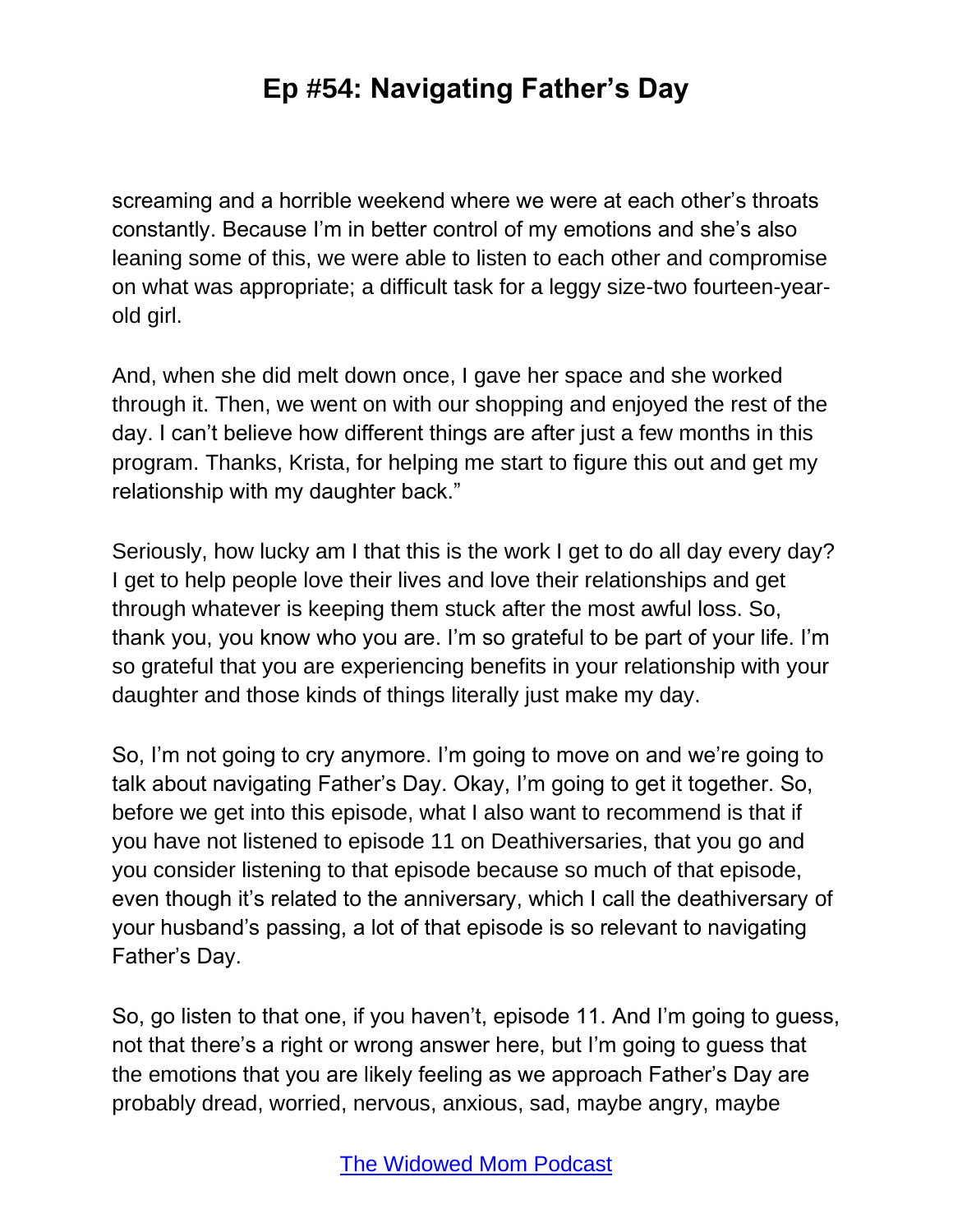scared. These are the ones I'm seeing the most often and have seen the most often in my Widowed Mom clients. And those are the ones that I have experienced.

It doesn't matter. All of them are okay. There's nothing you should or shouldn't be feeling as this day comes up. I wanted to do this episode and release it a little bit ahead of time so that you would have, kind of, time to ready yourself and that you would hopefully spend less time stressing and less time worrying and less time dreading this day. You can be ready for it, alright.

So, I've got four things that I want you to consider. Number one, many of you are very worried that you're going to make this day worse for your kids. You aren't going to make it worse for your kids, okay. I promise you this. And worrying about it is not serving you and it's not serving them and it won't make things better. It's just going to consume your precious energy and it's just going to get your brain caught up in a spin cycle that makes you miserable.

You're not going to make it worse for your kids. The truth is that they lost their dad, and that just sucks. So, whether you bring it up or don't bring it up, whether you ignore the day, whether you celebrate the day, none of it makes the loss easier. None of it makes the loss more difficult. The loss is what it is.

And you can't control the thoughts and feelings of your kids no matter what you do. They're each going to have their own response. And whatever their response is, it's okay. Let them have it. So, that's the first thing. You're not going to make it worse for your kids. And I know you're worried about it, a lot of you. I hear it from you. But I want to give you permission to just put that worry down.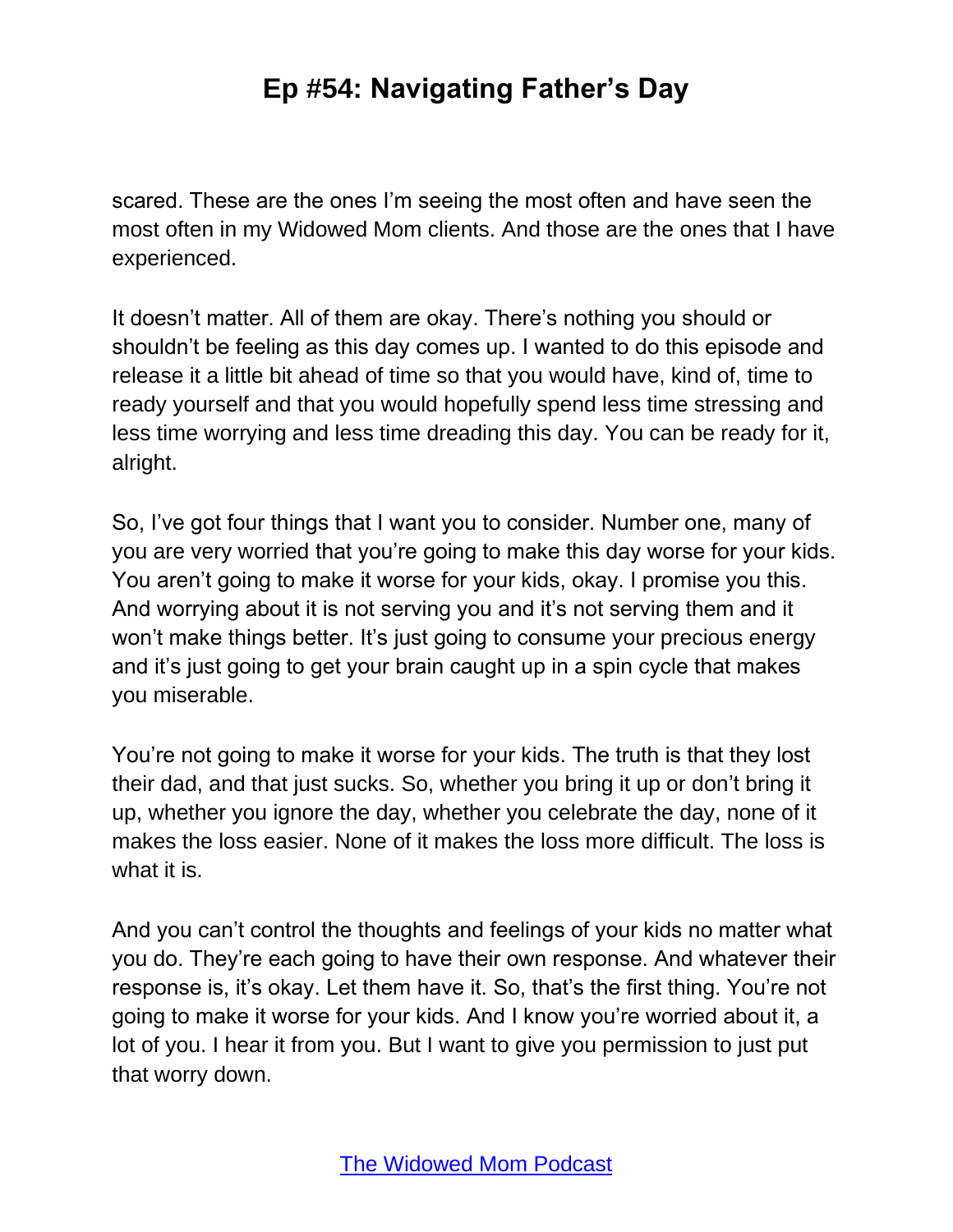It's not going to be any better or worse, no matter how you deal with this one day. The loss is what it is, okay. That's the first thing. The second thing, don't minimize anyone's feelings, yours or theirs; especially yours. Because a lot of you tend to focus so much on your kids, which comes from the most loving motherly place, but listen; however you feel is okay today, and that day, and any day.

So, don't minimize your feelings. Acknowledge them. Let them be. I know you don't want to upset them, but pretending that you aren't upset in front of your kids does not take away their pain. It doesn't make them any less upset. Their upset is not coming from you.

Whether you cry or not does not make them think differently about this loss. It doesn't make them experience this loss any differently, better or worse. Now, I'm not encouraging tsunami wailing, which is what I like to call that uncontrollable crying that might be scary to a child. I'm not encouraging that.

But telling yourself that your kids can't handle tears or that you shouldn't be crying in front of them can really backfire. We want to send the message to our kids, no matter what their age is, that tears are normal. Tears are natural. They're totally acceptable.

And not only is sadness acceptable, but so is every other emotion for that matter; anger, guilt, frustration, sadness, joy, relief. All of the emotions are acceptable and we want to normalize them for ourselves and for our children. And it doesn't matter if this is your first Father's Day. It doesn't matter if this is your 40<sup>th</sup> Father's Day without him. All of the emotions are okay.

So, I want to encourage you to not minimize anyone's feelings, yours or theirs. Make space for all the feelings. I know a lot of you get worried that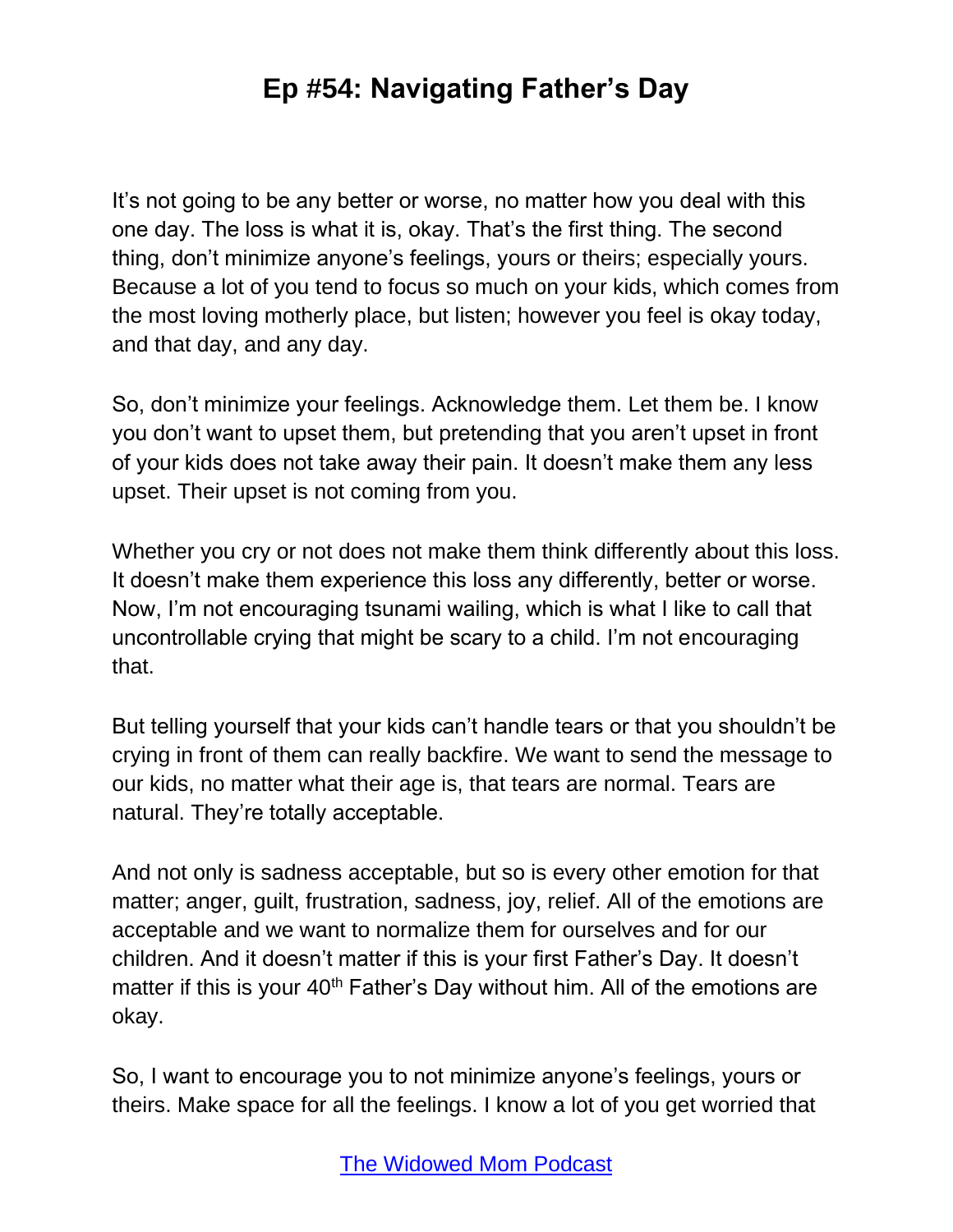you don't know how you're going to feel ahead of time, but I just want you to decide to give yourself permission to feel however you feel, however you feel is okay.

And you don't have to make however you're feeling mean anything. It means nothing about your progress. It means nothing about your love for him. If you're feeling overly sad, it doesn't mean you're not healing. If you're feeling joy, it doesn't mean you didn't love him, okay. Make space for all the feelings and don't make them mean anything. Especially don't weaponize them against yourselves.

We're so good at this. We're so good at taking our emotions and saying, "I should be feeling something else," or, "I shouldn't be feeling this way." I give you permission, I beg of you, because I care about you, please don't do that to yourself. Please, don't.

So, the first thing, you aren't going to make it worse for your kids. The second, don't minimize anyone's feelings, yours or theirs. And the third, show yourself and those around you some grace. No one is going to do it perfectly. You are not going to do it perfectly. Everyone is going to do the best they can.

We hold such high standards when it comes to some of these special days that we could never possibly live up to. And we get these ideals in our mind, and then when things don't go according to plan or we feel differently than we'd imagined or our kids react differently than we'd imagined or hoped, then we make it mean something and we aren't kind to ourselves.

We don't show ourselves and we don't show others the grace that would make us feel so much better if we did. So, I want you to be nice to yourself. Other people are probably going to have opinions about that, about what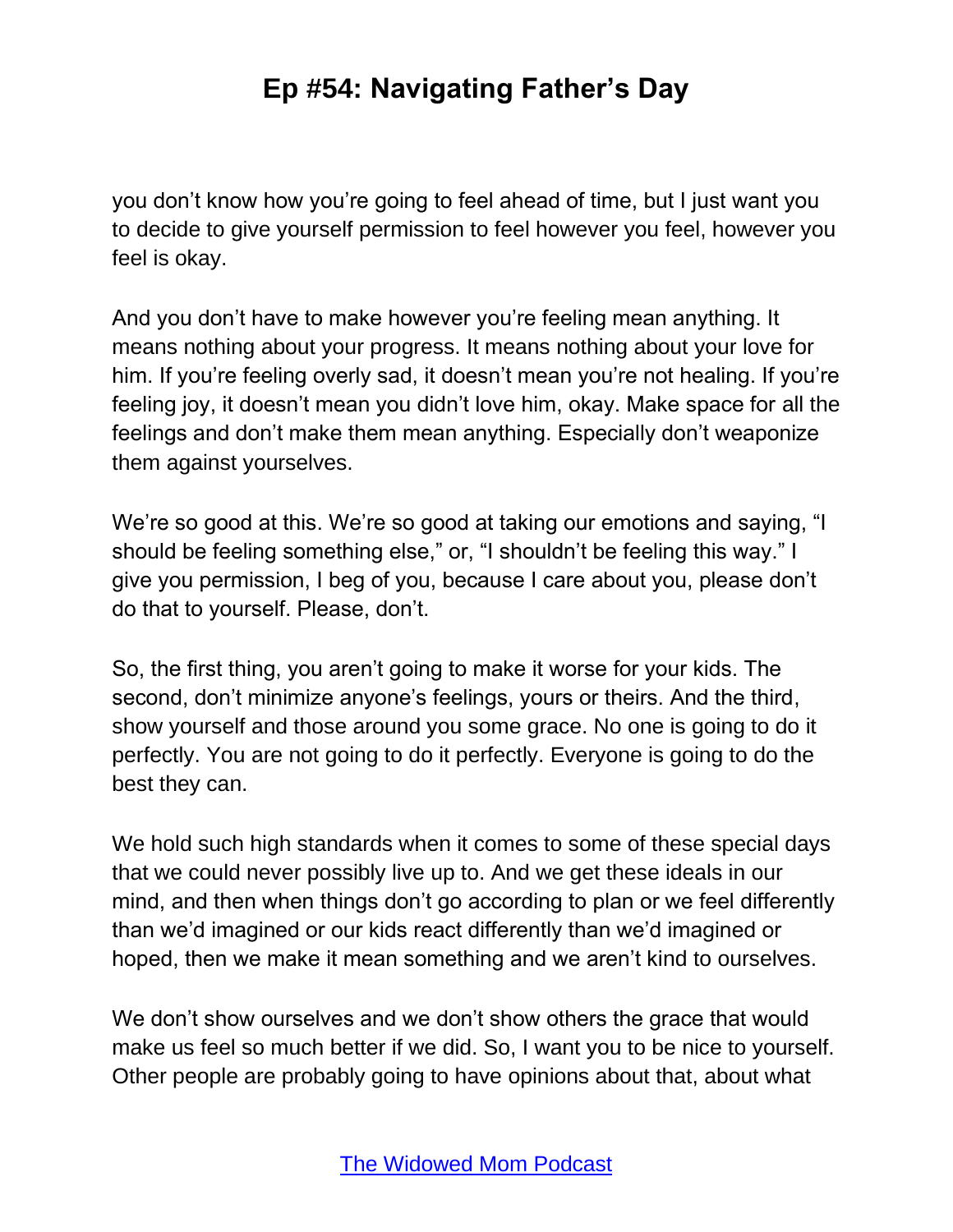you do and how you do it. We're going to show them some grace too because everybody wakes up doing the best they can at life.

This is my firm belief and this belief has brought me so much peace. Everyone wakes up, nobody wakes up trying to suck at life. We all wake up trying to do the best job we can with what we know. So, show yourself some grace. Show the people around you some grace.

And the fourth and final thing I want to offer to you is that you get to celebrate Father's Day however you want. You get to decide. And if you notice the word should creeping into your inner dialogue, let it go. Put it down.

There is nothing you should do. You get to decide, okay. Give yourself that permission. If you can't give yourself that permission, I want you to hear my voice giving you permission. You can spend this day however you want to spend it. There is no morally right or wrong way to do it. Your way, the way you decide, is the right way.

Other people will have opinions. Let them. They always do have opinions Your job is not to make other people happy. Your job is to make you happy. That's the only person you can ever make happy. It's you. And I promise you, when we take responsibility for our own happiness, that's when we're best able to support our children.

So, when other people have opinions, you still get to decide what you want to do. All options are on the table. You can do something serious. You can do something lighthearted. What did he love doing? Where did he love going? What are the funny memories, the fun memories, the happy memories that you want to share about him?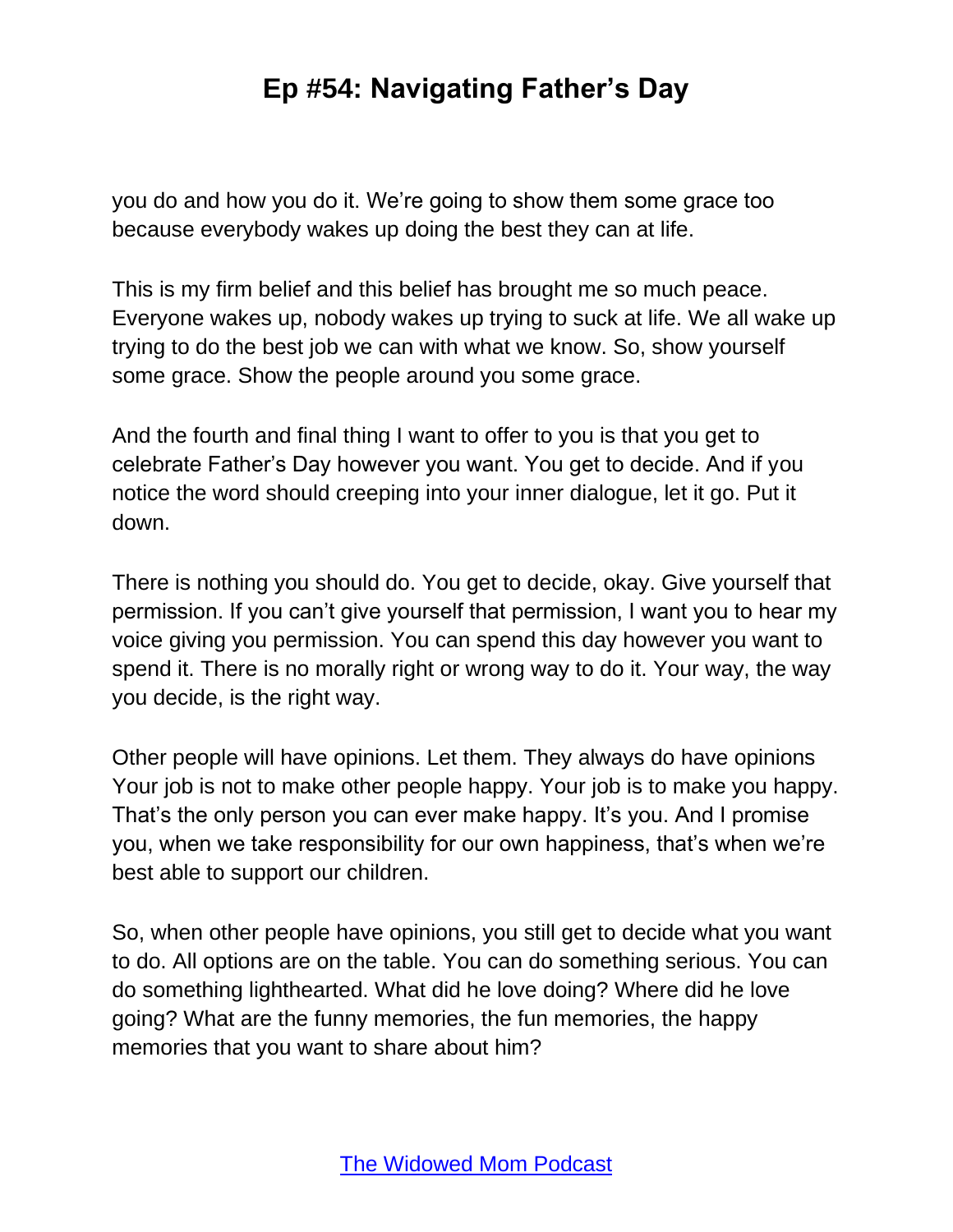Do you want to take a trip? Do you want to tell stories? Do you want to have donuts with dad? Do you want to do sort of a community service project or make a donation in his honor or do something nice for a neighbor? Maybe you want to let your kids pick the destination. Maybe you want to let them pick the activities. Maybe each kid gets to pick something. You get to choose what you want to do.

I have a lot more ideas in the Deathiversaries podcast that I mentioned. So, if you're looking for actual strategies and actionable ideas, definitely go listen to that episode.

Another thing I want you to consider, because I hear you asking me this question, some of you are in a new relationship and you're worried that you can't both celebrate Father's Day with whoever it is that you're dating or married to now or in a relationship with, and you're worried that you can't honor both. Of course, you can. Of course, you can.

But remember that what we think about, we bring about. So, if you're convinced that you can't do both, then that's what you're going to prove true. So, I want you to ask your brain to show you how it's possible that you can honor both.

And for some of you, that might mean not someone new that you're dating. That might mean your own father, or that might mean your husband's father. There are lots of fathers. And when we tell ourselves that we can't honor all the fathers or we can't do it in the right way, then we're going to prove that true.

So, your brain will show you that it's possible to honor all of the fathers that you want to honor. But it will only show you that when you decide that it's possible. So, decide that.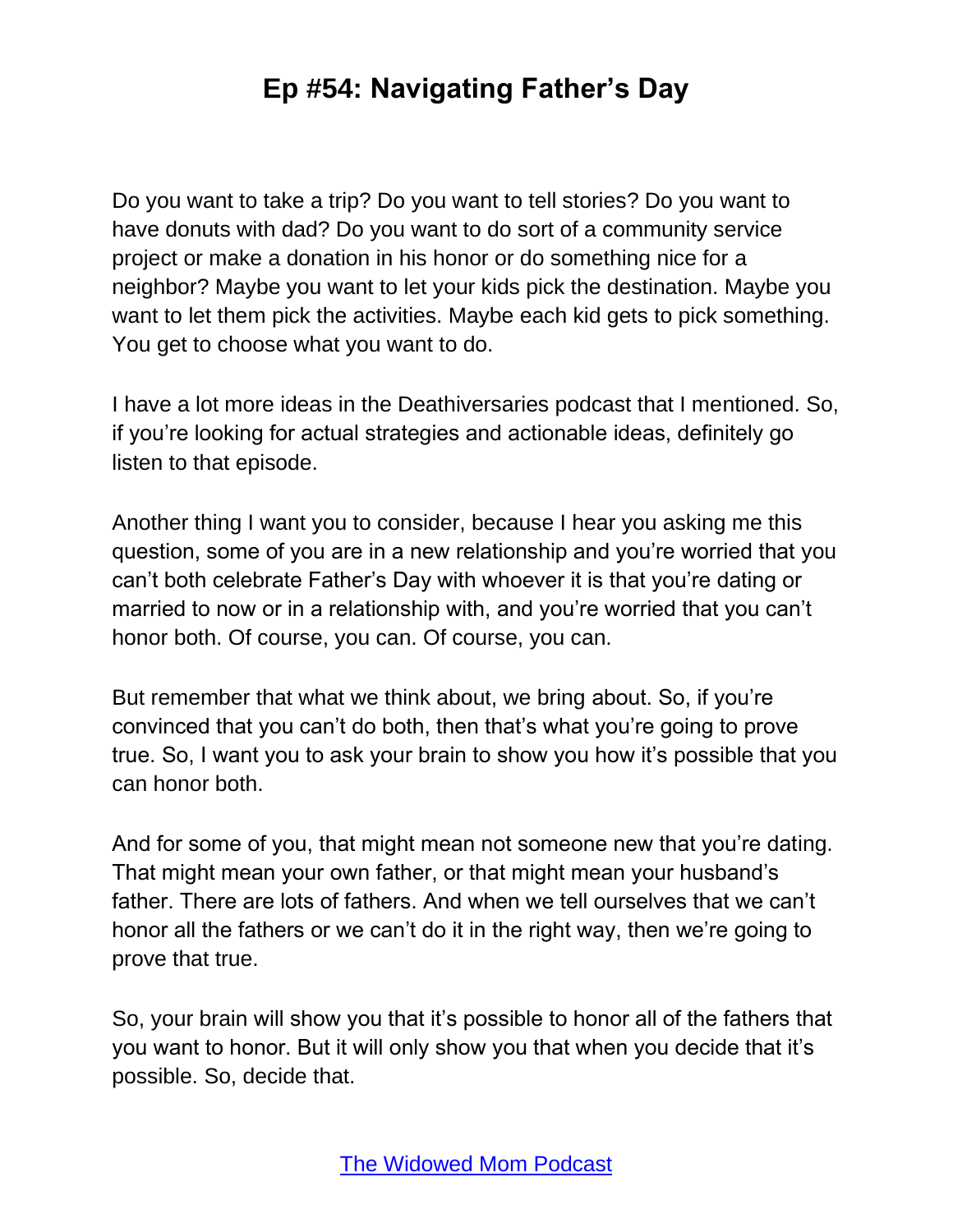Okay, so, in summary, you're not going to make it worse for your kids. And worrying about it is not serving you or them. So, please put the worry down. You have my permission. Don't minimize anybody's feelings, your feelings or other people's feelings. It's going to be different for everyone.

Yes, the same person died, but everyone has a different relationship with that person. You do, all of your kids do, his family does. One person, many relationships, lots of thoughts and feelings, all of them are okay.

Number three show yourself and those around you some grace, because nobody's going to do it perfectly and everyone's going to do it the best they can. And lastly, decide how you want to celebrate it. you are the boss here. You get to drive, alright.

I hope that's useful for you. If you need anymore support, as always, reach out. You can always email me at [krista@coachingwithkrista.com](mailto:krista@coachingwithkrista.com) and, of course, if you are interested in doing this work and taking it to a deeper level, then I'm now accepting applications for the July cohort of my small group coaching program. And you can find out information about that by going to coachingwithkrista.com and clicking on the request a consultation button.

That is what I have for you as we prepare for Father's Day. I hope it really serves you. I hope it's what you needed to hear. And, as always, I love you, and you've got this. Alright, take care, everybody. I'll see you next week, bye-bye.

Ready to start building a future you can actually look forward to? Get a free copy of Krista's Love Your Life Again Game Plan and learn her three-step process so you can stop feeling stuck and start creating your next great chapter. No matter what you've been through, your past does not have to define what's possible in your future.